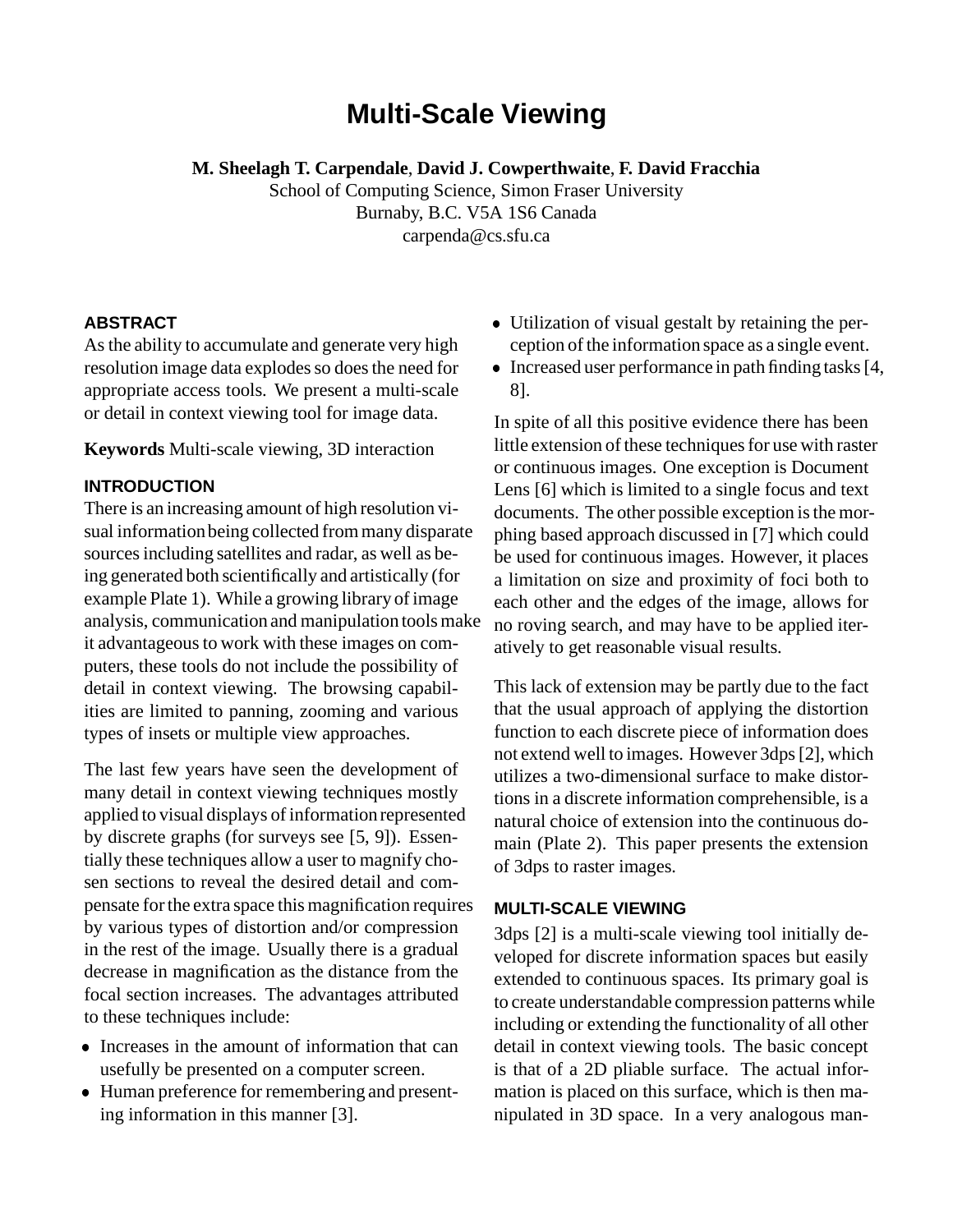ner complete images can be placed on this surface as a texture. Sections of the surface can be pulled



Figure 1: Map of Bristish Columbia: left undistorted, right single focus



Figure 2: BC map single off-center focus: left perpendicular projection, right viewer aligned

toward the view point to magnify automatically in one-point perspective projection (Figure 1).

Multiple arbitrarily positioned foci (Figure plate 2) are aligned to the viewer. That is instead of raising focal points perpendicular to the plane, they are raised along vectors directed to the users viewpoint (Figure 2). However, since a point under multiple



Figure 3: Arbitrary foci shapes: left concave, right convex

curves will have conflicting projection vectors(one



Figure 4: Varying distortion patterns

associated with each curve), simply using the vector of the highest curve can result in a discontinuity where the dominance switches from one curve to another. To prevent this buckling curves are blended [2] as follows: the displacement is the maximun perpendicular height, and the direction of this displacement the sum of all the incident curves' projection vectors.

Additional functionality includes arbitrary focal shapes (Figure 3) and distortion control (Figure 4). Since the distortions are created with mathematical curves, the pattern of relative distortion/compression can be altered by adjusting the curve's parameters or by the addition of auxiliary curves. Figure 4 showsthe result of extending the degree of magnification into local context.

Visual cues are optionally added for distortion comprehension. This support allows users to maintain an accurate mental representation, learning that the information is not impaired by the distortion. At present these cues include: shading of the resulting three-dimensional form, a grid which gives an approximate quantitative reading of the distortion, and fog as a depth cue. The series in Figures 5 and 6 shows the effect of visual cues in reading multi-scale images. As shading is applied additively the topological shading of the original image of Mars (Figure 5) is still readable. Notice that it is easy to interpret the image with two foci and no visual cues as simply a different section of the surface of Mars (Figure 6). The addition of these cues help prevent a multi-scale image from miss-informing the user.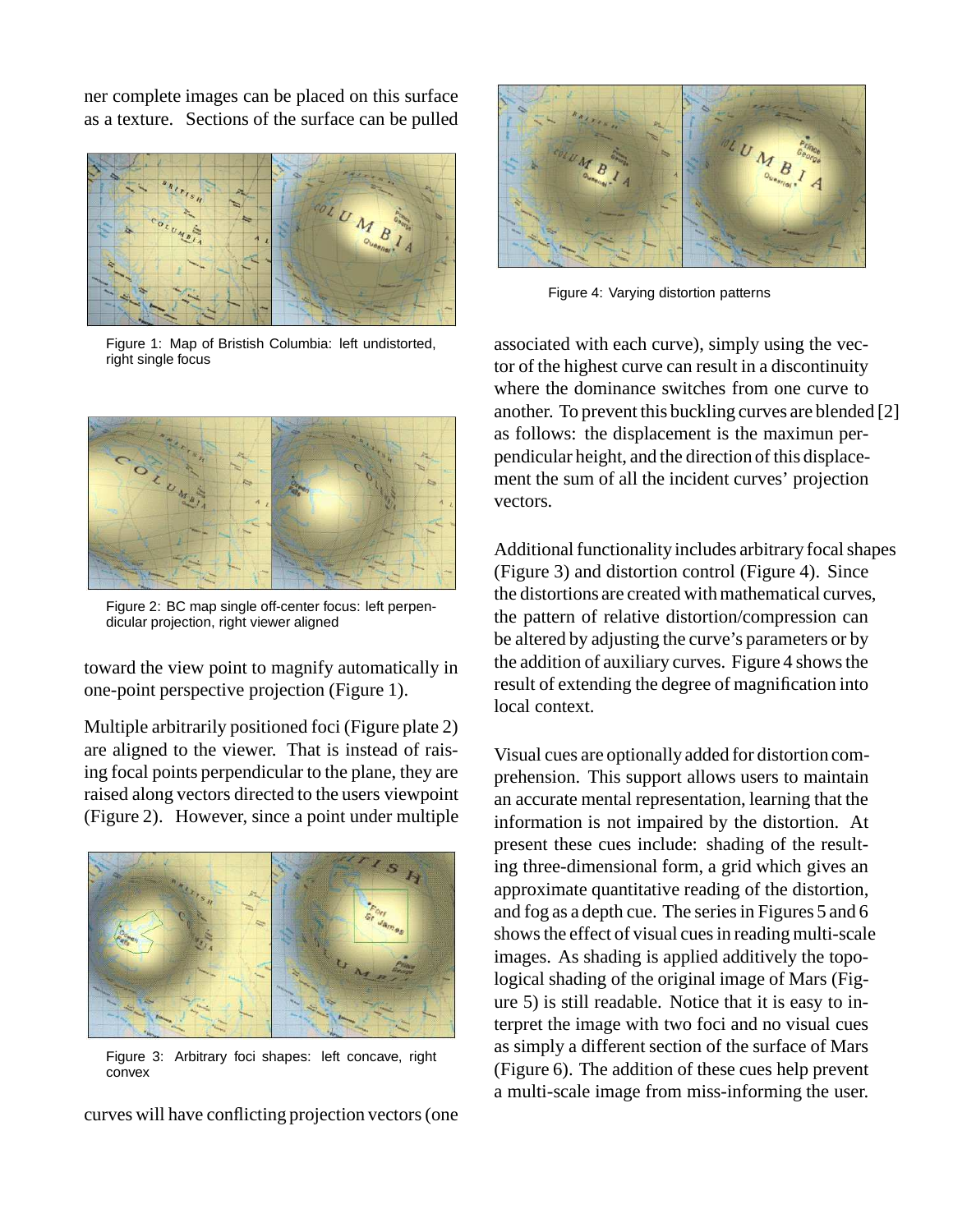

Figure 5: The surface of Mars: left undistorted, right shaded foci



Figure 6: The surface of Mars: left same foci no cues, right with shading, fog and grid

#### **FUTURE**

This technique is an ideal browsing tool for multiresolution images, allowing one to zoom in and out through sections of varying detail. Plates 3 and 4 reveal detail that was barely discernable. Currently the implementation takes advantage of OpenGL's MIPMapping and SGI Impact's hardware texture mapping facilities. The result is highly interactive allowing one to roll through images with a 'bubble lens'. However this approach has currently tied the possible image size to available texture memory. Our intention is to combine this technique with a multi-resolution storage approach [1]. Other applicationsinclude image annotation, multi-resolution painting and infinitely computable fractals.

#### **ACKNOWLEDGMENTS**

This research was suported by NSERC and the Algorithms Lab, Graphics and Multimedia Research Lab and the School of Computing Science, S.F.U.

#### **REFERENCES**

1. F. B. Berman, J. T. Bartell, and D. H. Salesin. Multiresolution painting and compositing. In *ACM SIGGRAPH'93*, pages 85–88, 1994.

- 2. M. S. T. Carpendale, D. J. Cowperthwaite, and F. D. Fracchia. 3-dimensional pliable surfaces: For effective presentation of visual information. In *UIST'95: Proceedings of the ACM Symposium on User Interface Software and Technology*, pages 217–226. ACM Press, 1995.
- 3. G. W. Furnas. Generalized fisheye views. In *Human Factors in Computing Systems: CHI'86 Conference Proceedings*, pages 16–23, 1986.
- 4. J. C. Hollands, T. T. Carey, and C. A. McCann. Presenting a graphical network: A comparison of performance using fisheyeand scrolling views. In *Designing and Using Human-Computer Interfaces and Knowledge Based Systems*, pages 313–320. Elsevier Science Publishers, 1989.
- 5. E. G. Noik. Encoding presentation emphasis algorithms for graphs. In *Graph Drawing, DIMACS International Workshop, Proceedings*, pages 428– 435, 1994.
- 6. G. Robertson and J. D. Mackinlay. The document lens. In *UIST: Proceedings of the ACM Symposium on User Interface Software and Technology*, pages 101–108, 1993.
- 7. M. Sarkar, S. Snibbe, O. J. Tversky, and S. P. Reiss. Stretching the rubber sheet: A metaphor for viewing large layouts on small screens. In *UIST: Proceedings of the ACM Symposium on User Interface Software and Technology*, pages 81–91, 1993.
- 8. D. Schaffer, Z. Zuo, S. Greenberg, J. Dill, L. Bartram, S. Dubs, and M. Roseman. Comparing fisheye and full-zoom techniques for navigation of hierarchically clustered networks. In *Proceedings of Graphics Interface*, pages 87–97. ACM Press, 1993.
- 9. R. Spence. A taxonomy of graphical presentation. Information Engineering Section report 93/3, Imperial College of Science, Technology and Medicine, 1993.